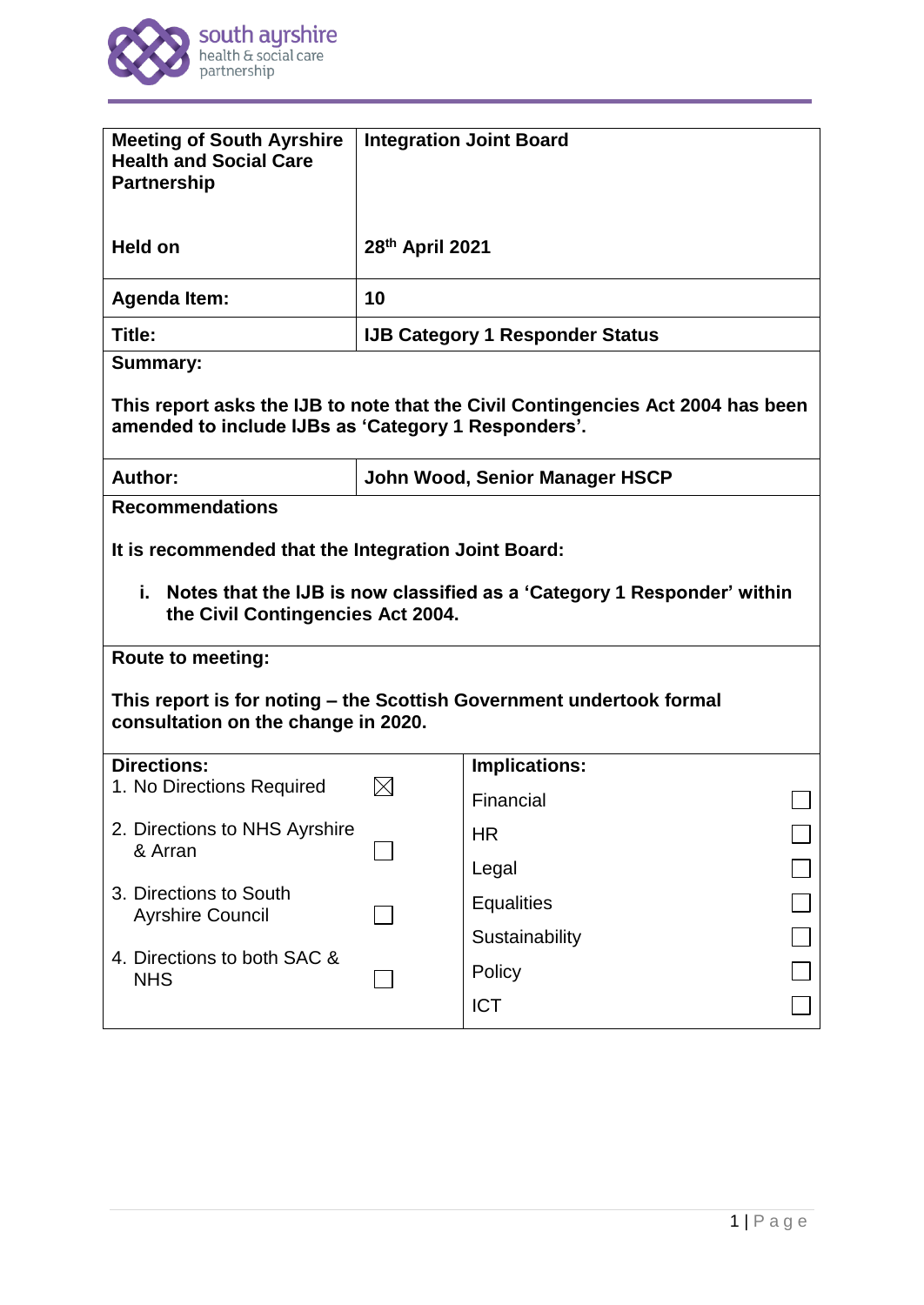

# **IJB Category 1 Responder status**

- **1. PURPOSE OF REPORT**
- 1.1 This report asks the IJB to note that the Civil Contingencies Act 2004 has been amended to include IJBs as 'Category 1 Responders'.

# **2. RECOMMENDATION**

- **2.1 It is recommended that the Integration Joint Board:**
- **i. Notes that the IJB is now classified as a 'Category 1 Responder' within the Civil Contingencies Act 2004.**

# **3. BACKGROUND INFORMATION**

- 3.1 The Civil Contingencies Act 2004 was established with the aim of minimising disruption in the event of an emergency and to ensure that UK as a whole is better prepared to deal with a range of emergency situations.
- 3.2 Part 1 of the Act provides a focus on local arrangements for civil protection, establishing the statutory framework of roles and responsibilities for local responders. Part 2 of the Act focuses on emergency powers and establishes a framework for the use of special legislative measures that may be required to deal with exceptionally serious emergencies.
- 3.3 The Act defines emergencies as events or situations that threaten serious damage to:
- Human welfare: for example, loss of life, injury, illness or homelessness; disruption to food, money or energy supplies; disruption to communication systems, transport systems or health services
- The environment: for example, contamination of land, water or air with biological, chemical or
- radioactive matter or the destruction of animal or plant life
- The security of the UK: war or terrorism.
- 3.4 The Act imposes specific duties on two categories of responders:
- **Category 1 responders** are defined as the police, ambulance, fire and rescue services, local authorities, NHS Health Boards, the Scottish Environment Protection Agency and the Maritime and Coastguard Agency. Whilst the majority of Category 1 responders operate exclusively within Scotland, some have a broader range. For instance, the responsibilities of the British Transport Police cover all of Great Britain, whilst those of the Maritime and Coastguard Agency extend to the entire UK.
- **Category 2 responders** are defined as gas and electricity companies, rail and air transport operators, harbour authorities, telecommunications providers,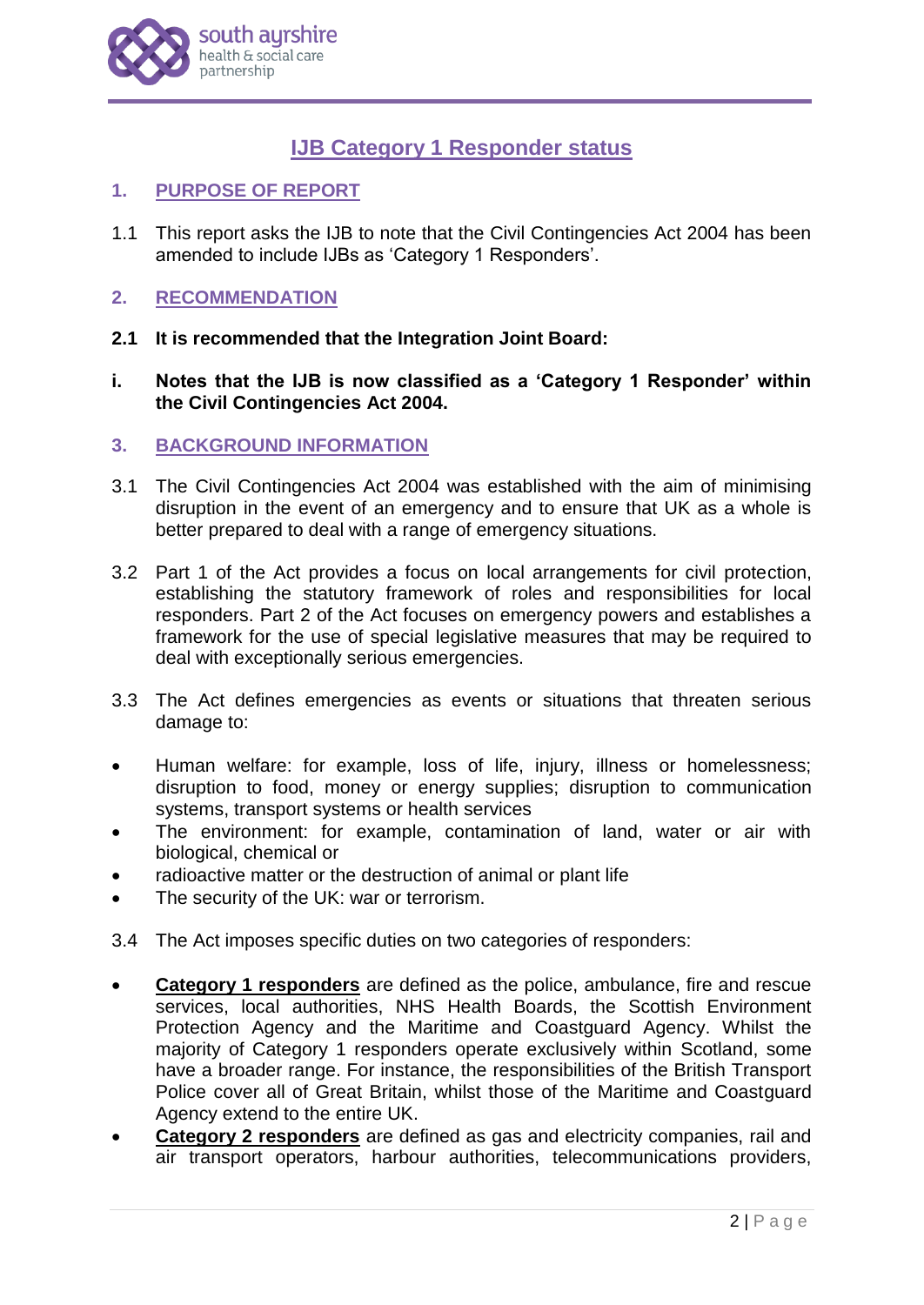

Scottish Water, the Health and Safety Executive and NHS National Services Scotland.

- 3.5 The Civil Contingencies Act (2004) makes the following requirements for those listed as Category 1 Responders:
- 1. Assess the risk of emergencies occurring and use this to inform contingency planning.
- 2. Put in place emergency plans.
- 3. Put in place business continuity management arrangements.
- 4. Put in place arrangements to make information available to the public about civil protection matters and maintain arrangements to warn, inform and advise the public in the event of an emergency.
- 5. Share information with other local responders to enhance co-ordination.
- 6. Co-operate with other local responders to enhance co-ordination and efficiency.
- 7. Provide advice and assistance to businesses and voluntary organisations about business continuity management (Local Authorities only).
- 3.6 Within Ayrshire the Ayrshire Local Resilience Partnership (ALRP) meets to coordinate and drive the resilience agenda at the more local level. The ALRP is where local plans, training and exercises are coordinated, developed and reviewed. The ALRP meets both at strategic and tactical level and is supported by the [Ayrshire Civil Contingencies Team.](https://ww20.south-ayrshire.gov.uk/ext/committee/committeepapers2018/Ayrshire%20Shared%20Services/7%20December%202018/AG05%20ACCT%20Service%20Plan%20-%202019%2020%20-%20Appendix%201%20v%203%20-%2013.11.18.pdf)

# **4. REPORT**

- 4.1 On 15th January 2021, the Cabinet Secretary for Health and Sport wrote to confirm the intention to include IJBs as Category 1 Responders on conclusion of the [consultation.](https://www.gov.scot/publications/consultation-amend-civil-contingencies-act-2004-include-integration-joint-boards-government-response/) Work is underway with local partners and nationally (e.g. through the IJB Chief Officer network) to align plans and put the necessary arrangements in place to meet the requirements of the Act.
- 4.2 It is not anticipated that there will be any operational change to civil contingency planning arrangements within South Ayrshire as a result of this classification as the HSCP (i.e. as a directorate of both the local authority and the health board) has to date played a full role at a local level. Further discussions around any implications of the category 1 responder classification will be discussed at an officer level, including at the HSCP's Risk and Resilience Group.

# **5. STRATEGIC CONTEXT**

5.1 Not applicable.

# **6. IMPLICATIONS**

#### **6.1 Financial Implications**

6.1.1There are no direct financial implications of agreeing this report. Financial implications of the IJB being a Category 1 Responder are not yet clear but would appear to be minimal given the HSCP (as a directorate of the council and NHS) already plays a role in civil contingency planning.